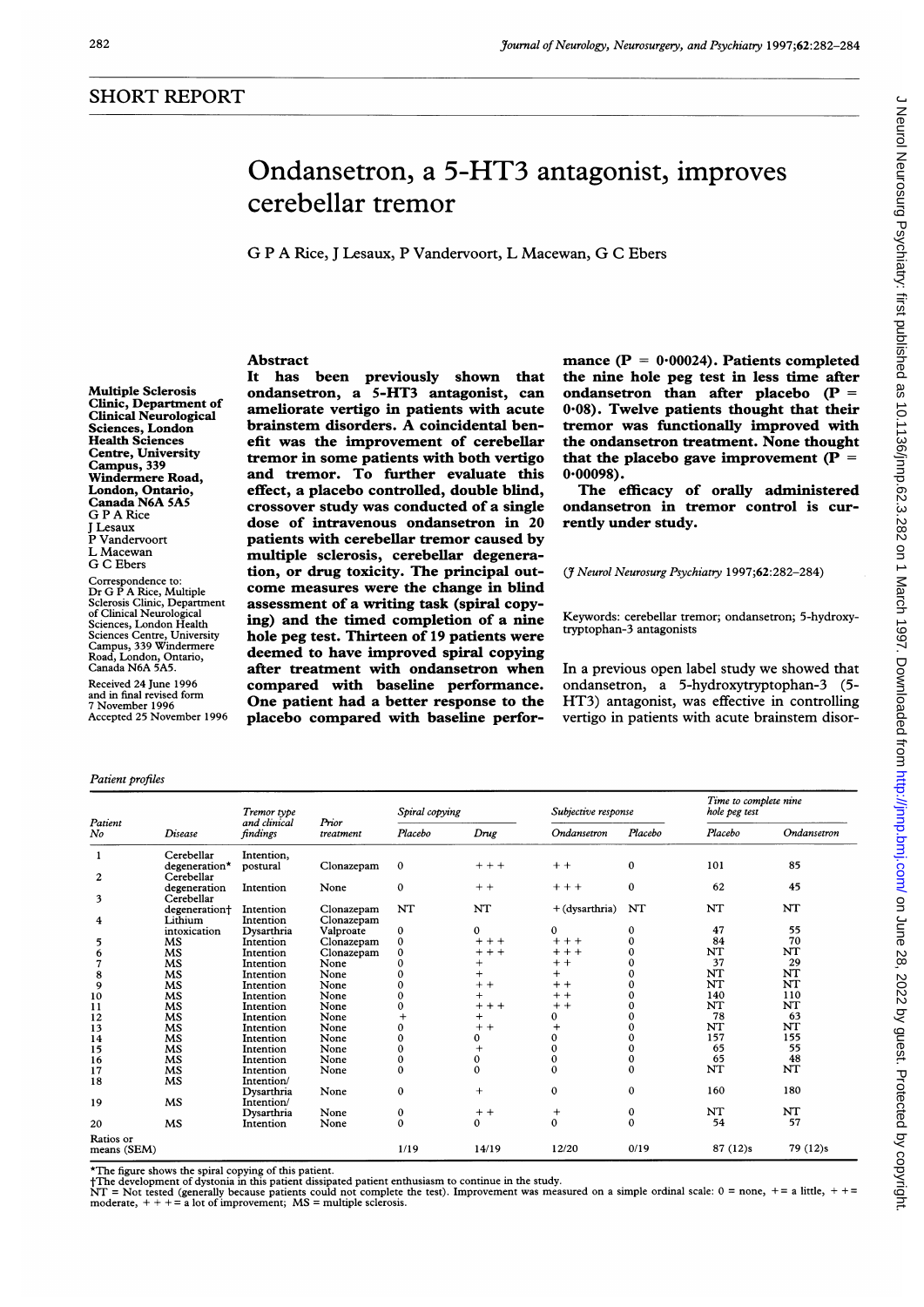





Spiral copying performance<br>for patient 1 concentrate ders including multiple sclerosis and brain-<br>for patient 1 concentrate ders including multiple sclerosis and brainstem strokes.<sup>1</sup> Some patients with concomitant cerebellar tremor volunteered that tremor improved. This serendipitous observation prompted an efficacy finding study in a group of patients in whom tremor, but not vertigo, was a major clinical feature.

# Patients and methods

Twenty patients with moderate to severe cerebellar tremor (Kurtzke functional cerebellar score  $\geq 3$ ) were recruited from the Department of Clinical Neurological Sciences. In most patients, the tremor was based on cerebellar involvement from multiple sclerosis; three had familial degenerative disorders involving the cerebellum and one had residual ataxia complicating lithium intoxication. The table outlines the clinical information and prior treatment of the patients. Patients were excluded from the study if they had had treat-Baseline ment with ondansetron or if they were unwilling to fully participate in both limbs of the trial. A signed, informed consent was obtained before initiation of study procedures. Alcoholic patients were excluded. Patients were not receiving concomitant medications such as clonazepam, isoniazid, carbamazepine, or valproic acid.

Patients were randomly assigned to receive intravenous ondansetron (8 mg) or a placebo, consisting of normal saline. The drug was given by intravenous bolus injection. Peak serum concentrations are reached within 15 minutes and the drug has a half life of three to four hours. Patient assessments were made within the first 90 minutes of treatment. Patients were given the alternate agent on a subsequent day, generally a week later. The patients and the evaluators were blinded throughout the study.

The principal outcome measures were the change in performance on writing tasks (spiral Placebo copying), determined by comparing the change from a baseline attempt to the performance one hour later.

A second outcome measure was determined by the time to complete a nine hole peg test. Only 12 patients had sufficient coordination to complete this test. These clinical outcomes were measured at a baseline and at one hour after the infusion. The times for each arm were summed after a single trial. Copying exercises were performed first, followed by the peg test.

## Results

The table shows the patient profiles and clinical outcomes.

A blind evaluator group (GCE, JL, PV) scored the spirals on an ordinal scale  $(0 = no$ difference apparent,  $+$  = mild improvement, ++ = moderate/marked improvement). Concordance among evaluators was excellent. The group deemed that spiral copying after ondansetron treatment, compared with baseline, was superior in 13 of the 19 patients. Ondansetron Only one patient was better after placebo